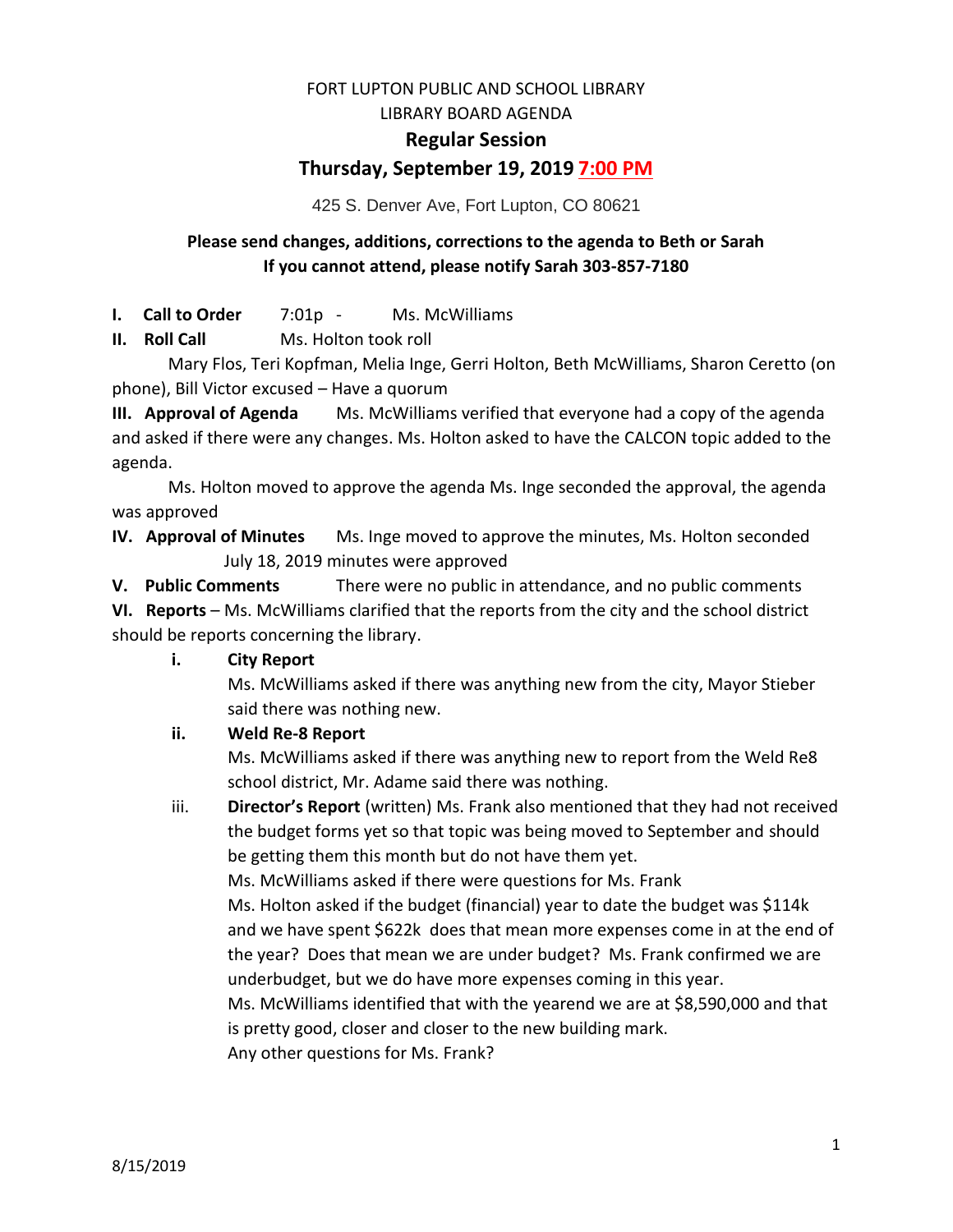#### **iv. Committee Reports**

1. Sunshine Fund (Ms. Holton)

Ms. Holton said there is no change in the balance of the Sunshine fund at \$21.60.

#### **VII. Continuing Business**

## **i. Library Governance**

Ms. McWilliams welcomed Mr. Chmil (John).

Mr. Chmil said he was able to get in touch with Mr. Andy Ausmus about the issue of the executive session piece, addressing an email that Ms. Frank sent for her and Ms. McWilliams in it there was a list and Mr. Chmil said he will be going through the list and asked if anyone has any questions to start off, there were none.

Mr. Chmil began that when he was first contacted there was a question if the board was a "Governing board" or an "Advisory board". He looked at the IGA and applicable library law and statutory provisions, in that bubble he saw that the board was a governing board created by the city and the school to have functioning control. As he has discussed the issue more with the city. Have not yet gotten all three attorneys on a phone call but have all discussed the issues (primarily the city). He provided a letter regarding the IGA and the points that the board would like to be seen. In response to that the city set a meeting with Ms. Frank and Ms. McWilliams that met with city staff and city attorney to discuss the overview. The result was a list of opinions from the city clearing up where the library stands with what the city believes. Moving forward from there. The city believes, and the school understands as well that the board is an advisory board for the city. Which means they are a Public board is subject to all of the restrictions of open meeting always and have to post agenda and minutes for the public. As described will have initial boots on the ground information the city expectation is that all information would flow through the library board to the city. including things like personnel decisions and clarifying that all library employees are city employee so that is how those issues would be handle. If there is a concern in the library, it would be handled at the city level. There is not an appetite from city or school to renegotiate the current IGA it is their opinion the library board was established to maintain more of a committee to provide information to the city they will maintain that relationship until they deem otherwise.

Ms. Holton asked if that is in conflict with Colorado Library Law. Mr. Chmil replied that no the issue initially was that an IGA was set up by joint authority, Library law is a bit confusing because library law covers all types of libraries. The Fort Lupton Public and School library is a joint library which means it exists by nature of the contract (IGA) between the city and the school district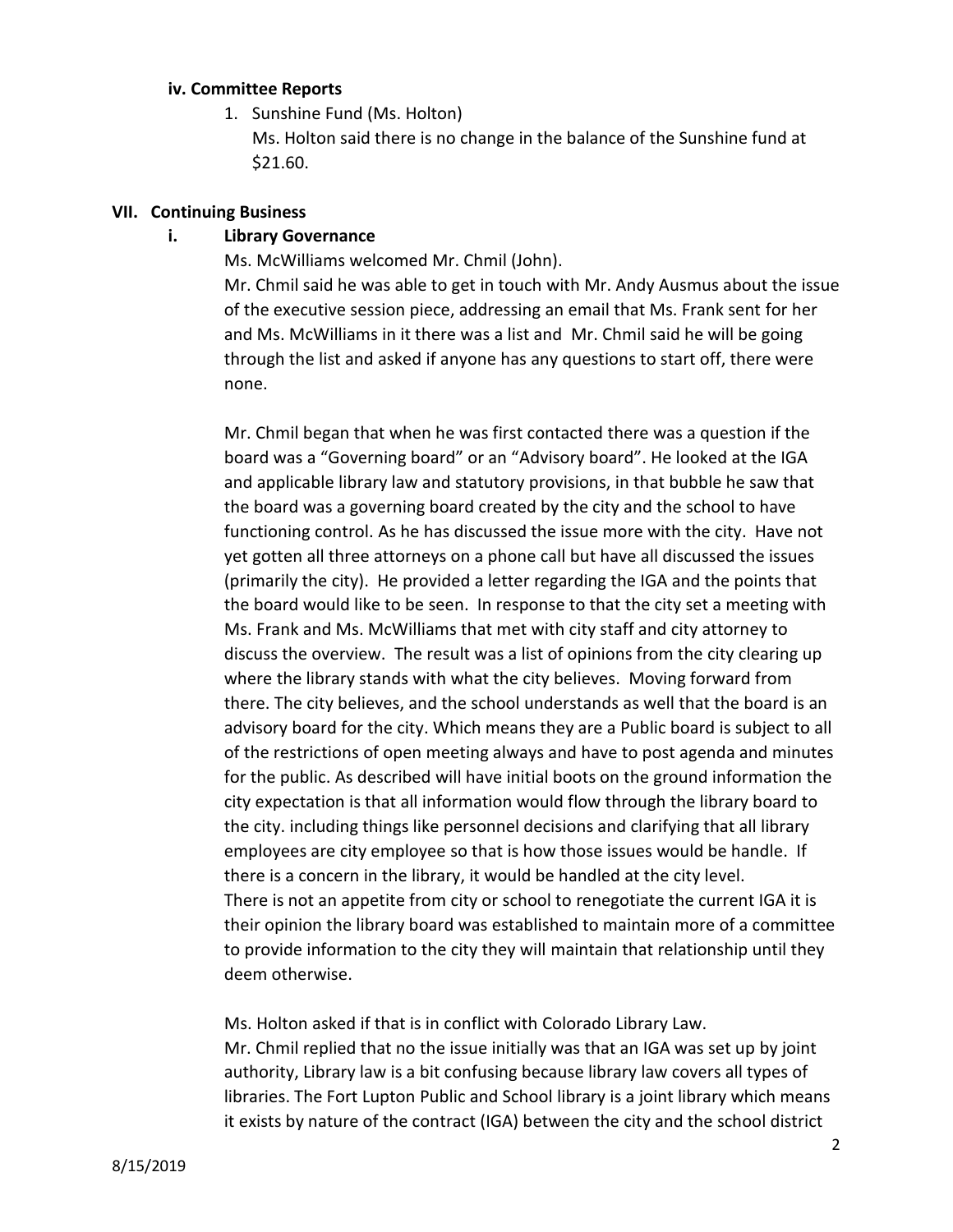that created it which means they have ability to control the mechanism of what applies and what does not. What was missing from Mr. Chmil's initial review of his initial look at the relationship was the city's intent for a general governance structure and how much control the library would have at the first level, creating budgets and whatnot before going up to the city for their final blessing, on any major decision.

As things have come up such as the potential purchase of property and constructing a new library, that is where city felt they needed to step in provide clear directive and expectations as to what the library status was with respect to the city. In issues such as property ownership or financing it is the city's position that the library is not an independent entity. The city maintains fiscal control and responsibility and the library will always be subject to review and approve aby the city. Any property deal would have to be financed in the city's name because the library does not exist as a stand-alone entity that could hold a title to property. It always has to go to the city for fiscal control and management. They see that yes you can have input on things like creation of the budget and prioritizing with a specialized knowledge of what goes on in the library that ultimately, they are subject to review and approval by the city.

Ms. Holton stated that that is not reflected in the original IGA, it is not it is spelled out in the IGA from what she read it said that the management of the library goes to the library board.

Ms. McWilliams ask if she meant the last IGA or the original.

Ms. Holton confirmed that she does mean the original IGA

Mr. Chmil said that when you go through…

Ms. Holton said she is referring to when it was set up

Ms. McWilliams said that the library has to go by the current IGA, the one that was last signed because that is the legal document.

Mr. Chmil said he believes Nov 2013 IGA that was the initial one that established and ran through the duties and there was the three party one from 2016 with High Plains that is still in a state of potentially being restructured. It appears that in paragraph #5 from the IGA that discuses management of the library that, there is some level of ambiguity. In the intent that make it look like there is some level of autonomy in the running of the library.

Ms. Holton asked if that is the one that was signed by the library.

Ms. Frank answered that no it was just signed by RE8 and the City.

Mr. Chmil said that this would have been the organizing document. The city and the school district came together, and the attorneys drafted this document to create this entity which under the library law is considered a joint library and the reality of that situation is the authority of a joint library can always inherently be limited by the contracting parties that established it. Which is where we have gotten to when trying to renegotiate or negotiate a new IGA. Ultimate is subject to the status of the city and school district and the library has less bargaining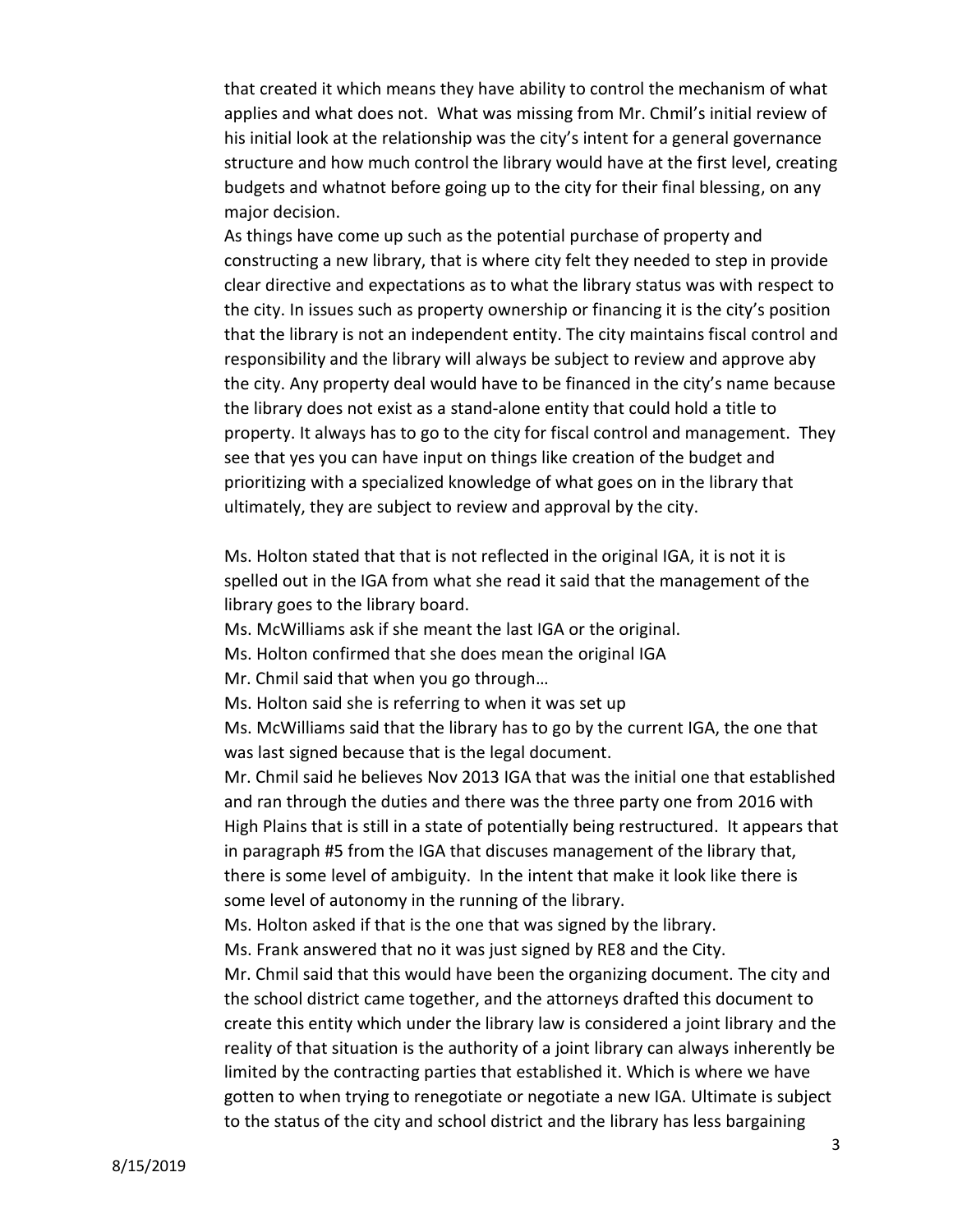power when they say, "this is how we think this should go" The big retention on the city's part is of fiscal control, making the final decision on any financial expenditures and ultimately the budget as well.

Ms. Holton said that we had a legal opinion in 2003 about this exact same situation and got a different opinion, at that time in the 2006 IGA (asked if anyone had the 2006 IGA – Ms. Frank said she could go pull it) the 2006 IGA reflected Colorado Library Law and was overturned by (she believes) the 2007, and the 2013 IGA was a reversal of 2006.

Ms. Holton stated that this was done with legal opinions, looking at this exact same issue. Her hope is to settle whatever it takes to everyone's satisfaction, no matter who is on the board, who's on the city council no matter who the school administrator is that it reflects the law and how the library is run. It seems like this issue comes up with every IGA. That it must be renegotiated and refigure out. She said she understands this happens when the law changed. She said she was on the library board from 1988 for 18 years had an attorney come who said it was a not an advisory board it was governing board and they had to cut down on the numbers and had to come into compliance with Colorado library law. She asked if Library Law has changed.

Mr. Chmil said the board is set up under library law and the IGA is set up in compliance. The reality is that this board is and is limited by the agreement between the city and the school district.

Ms. Holton asked what would happen if the city and the school district decided that the library was not going to be a joint library any more, it would all go away, the library would not be a library anymore and the assets would be split. Mr. Chmil stated that it will always be reliant upon the two organizing entities with similar functions. If one of the parties decided they did not want to continue, then the library could negotiate with the remaining party and establish a similarly functioning library under library law. But and yes the city and school district could decide to terminate the joint library which would cause the disillusionment of all assets. According to their agreement.

Ms. McWilliams asked for verification from Mr. Hanes that it would break the High Plains Library district contract.

Mr. Hanes said it would not break the High Plains district but that it would break the FLPSL out of the district.

Ms. McWilliams asked if the tax dollars would stop.

Mr. Hanes said that the mil levy would stop so the dollars would stop. Ms. Inge stated that while there was a lot of back and forth of who can do what and what the library can do, the bottom line is that 'you do not want there to not be a library in town."

Mr. Hanes said that is not likely to happen.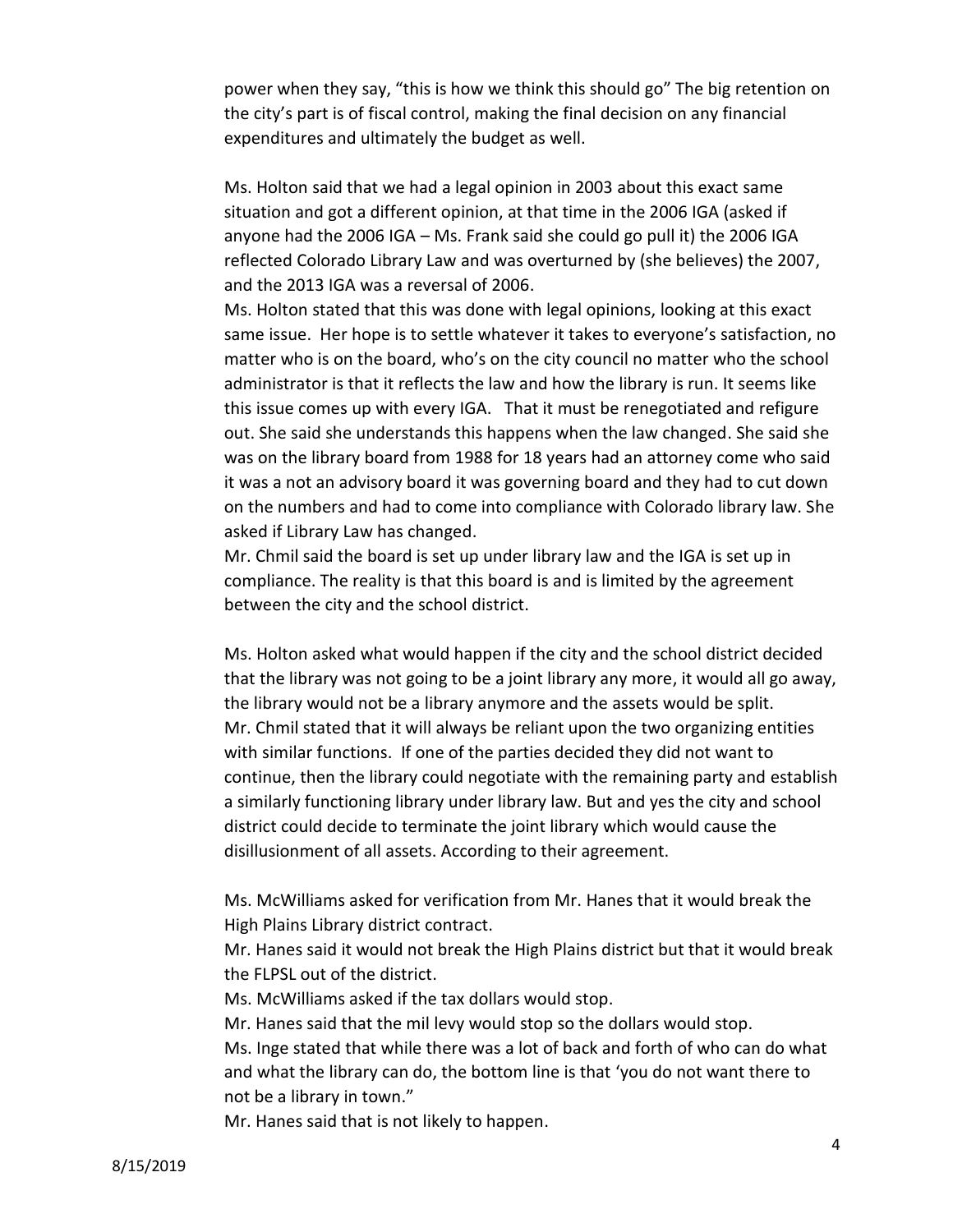Ms. Inge said like all the other committees that are set up there will always be a library and a library board. We talk a lot about the need to embrace the relationship between all three of us, four if you count the High Plains library board. Semantics is important, but that is all this is semantics. The library is not going away it is not going anywhere it is only going to get bigger and stronger as the community gets bigger and stronger and the role that it plays gets bigger. Knows that we need the IGA, so everyone knows what's what and that High Plains has all of their stuff in a row too, but it is just getting to the point of semantics.

Ms. Holton said that she does agree that it is in our best interest to all come to the right agreement for everybody. From a High Plains stand point, looking at the member libraries a lot of it depends on our cooperate with each other and collaborate with each other for the member library model. And for their money. It is in our best interest and in the best interest of the patrons for us to work together. She thinks it is a little more than semantics just in terms of what happened in 2012 when the school and the city were making decisions for the library without the library board. That is not the best way to work together to decide what is best for the library. The library board in terms of doing the management about programing it does need to be part of the decision making, it not make any sense for them not to be part of that decision making.

Ms. Stieber added that ultimately it is the two parties within the contract that need to make those decisions. She understands the history, but it falls to the city and school to ultimately be responsible.

Ms. Holton said she does not read that but she is not a lawyer and that there had been a different lawyer come in, if she read the 2013 IGA right the budget would be decided by the city and she is not sure how that would happen if the with programming how the city would make the budget.

Mr. Hanes said that technically the library is a department of the city and so it comes to the same budget process of any other department

Ms. Holton said it never did that before.

Mr. Hanes said he did not know how the library did it with the school.

Ms. Holton said with the school, the board would create the budget and would present it to the school, and they approved it.

Ms. Stieber observed that it is just the same that someone did approve it. It was submitted and approved. It is the same process just a different hat now.

Ms. McWilliams said that in the last IGA, the 2013 IGA, which was the last one since she had been on board now report to the city there has not been an issue with the budget. They present it, are asked do you have the money to pay for it, has your board looked at it and approved it. If the board has approved, then the city approves it. If those boxes are checked, same way with the school district the board said "hey we want to …"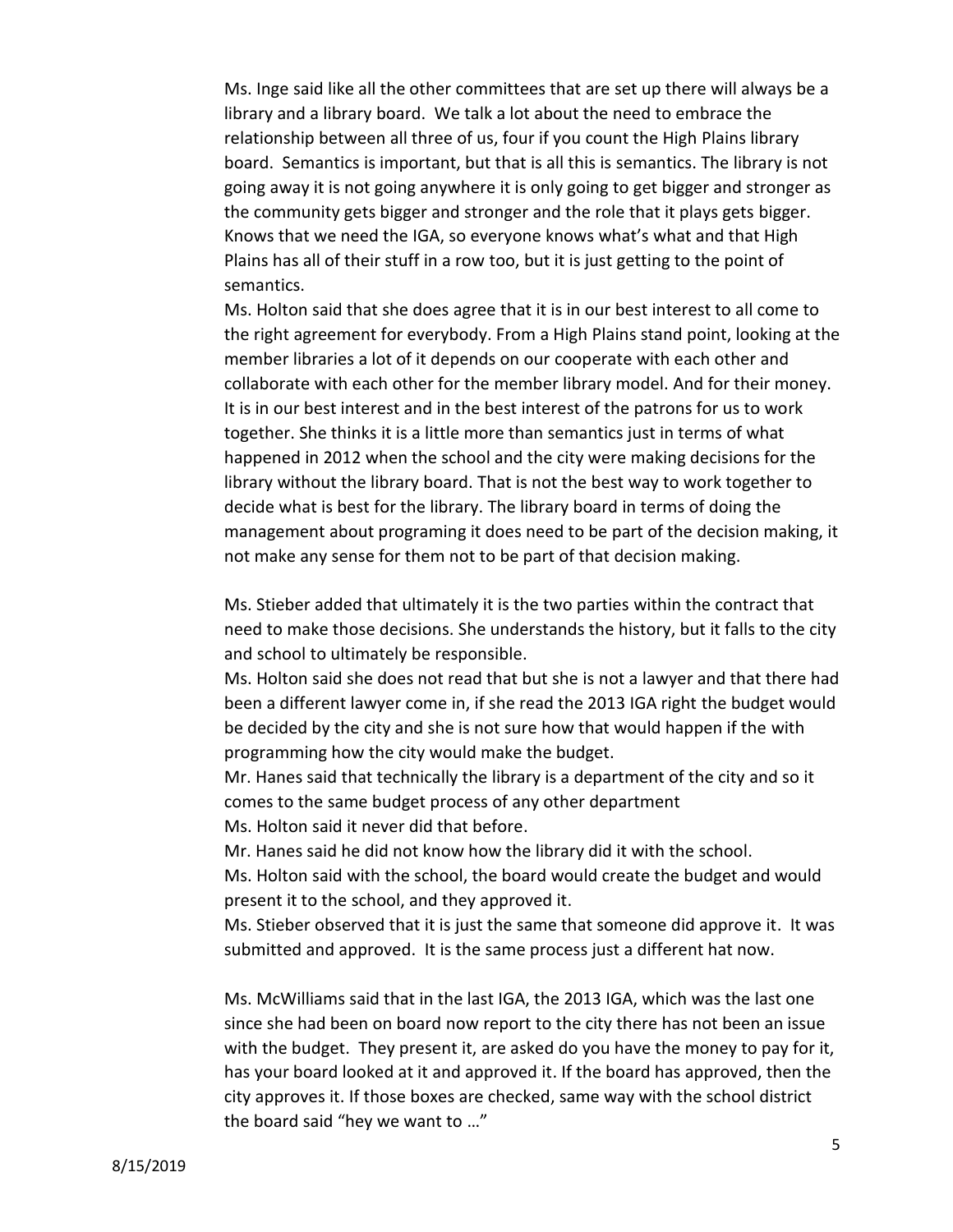When we wanted to build a new library, we went to both the city and the school district and they said do you have the money because we are not going to pay for anything. Do you have a means for doing this, are you going to get a plan together then they are ok with it. As long as the board has a really good working relationship with both the school district and the city they expect this board to come up with a plan, to come up with budget and to come up with everything and present it to them, if it is sound judgement they will approve it, they are not going to change things just to change them they are looking to the board for guidance. That may not be governing but it's pretty darn close. We might not sign the contract, but we have done all the negotiating for that contract.

Ms. Stieber stated that is exactly the function of an advisory board to tell us what you think you can accomplish, what you have the means to accomplish and then go out and get it done.

Ms. Inge: The City and School delegate.

Ms. Stieber: Same as the city delegate to other departments like the managers of the golf course

Ms. Inge: exactly they are delegating there and to the rec center and every other advisory board

Ms. Holton: as a board consisting of school representative and city representatives, she is confused about bylaws reporting to the city at the end of each year. If as a city representative she feels like she should be part of the discussions at the city meetings and/or city workshops as part of city council.

Ms. Stieber stated when we appoint someone to a committee or senior board we look at the minutes, we understand that you are talking about the topics at your meeting and we take it from there, the report is the report there is no other opportunity changes to make a single voice heard outside of the group voice, so make sure your reporting is consistent.

Ms. McWilliams: That is what the school district does also, they review the minutes, they are given them, and the city is given them, we can have a conversation but have never asked

Mr. Adame stated you are always welcome to come and present at a school board meeting

Ms. McWilliams agreed and stated that this is what Mr. Kaylor has also said. Ms. Stieber acknowledged that sometimes the meetings are 3.5 minutes long Ms. McWilliams want to make sure this board has a really good working relationship with both the school and the city, it is imperative because that is what got into trouble back in 2012 and the lawsuit. Feels that the lawsuit was brought about through grumblings within the board amongst each other and with everything else. She does not want anything like that to happen again.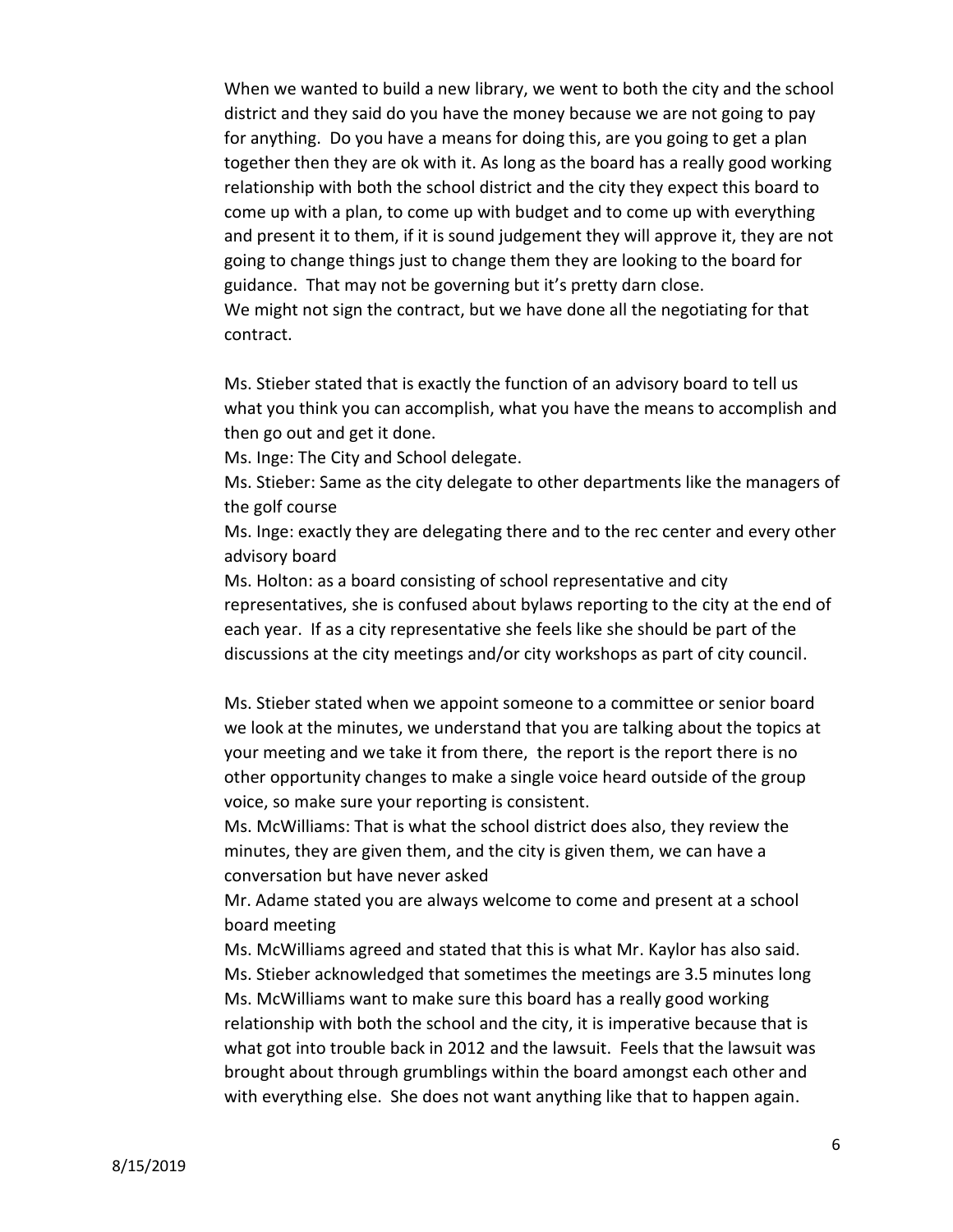Ms. Holton said that is why the IGA is so important. It has been stated twice that there is a really good relationship, if there continues to be a good relationship the IGA needs to reflect the operating.

Ms. McWilliams: in my opinion it does. It says that we need to have a director who runs programs and provides services to the community and the school district, but the money is handled by the city and the building is handled by the school and we can give our input, but it is ultimately the city's decision, the IGA states that.

Ms. Inge: We need to appreciate that because while this group knows a lot about libraries about the functions and the programs and what they are supposed to do, I do not want to be doing payroll

Ms. Stieber: Or staying on top of payroll law

Ms. Inge: We need to appreciate the function of the book keeping services if nothing else, we have a working relationship and we appreciate each other's roles. Even in a perfect world a legal document is not going to keep people from squabbling if they are going to squabble. And the attorney can attest to that. Mr. Chmil agreed that is true.

Ms. Holton: I think that there would not have been an issue at all if it was stated that this was in compliance with Colorado library law, it all started with legal opinion

Ms. Stieber said she thinks that ship has sailed.

Ms. Holton said only other question is are we a library district? Ms. Stieber: No, FLPS library is not a district, High Plains is, FLPSL does not have the funding to be a district, we derive our funds from a district but are not a district.

Mr. Chmil: Ultimately that is the function and purpose the three party IGA is to set up a district. When a district is first set up as a standalone district, municipalities have the option to opt in, if FLPSL disbands it will not impact High Plains, except perhaps where the boundaries lay. A city department is a good analogy of what the library roles are with programing and new ideas or how to improve things bringing what we see we can pay for, with only the final say being from the city and school, we bring the expertise as the function of the library.

Ms. Holton: what about insurance? Do we need liability insurance? Mr. Hanes observed that it was a good question.

Ms. McWilliams stated that we do currently have it, Leanne made us buy it when we said we were a governing board.

Mr. Hanes said Leanne is trying to figure out what you were, it was a very grey area. Sarah comes to our department meetings, and we provide a lot more than just payroll. We feel like you are a part of us, so the insurance question is a good question.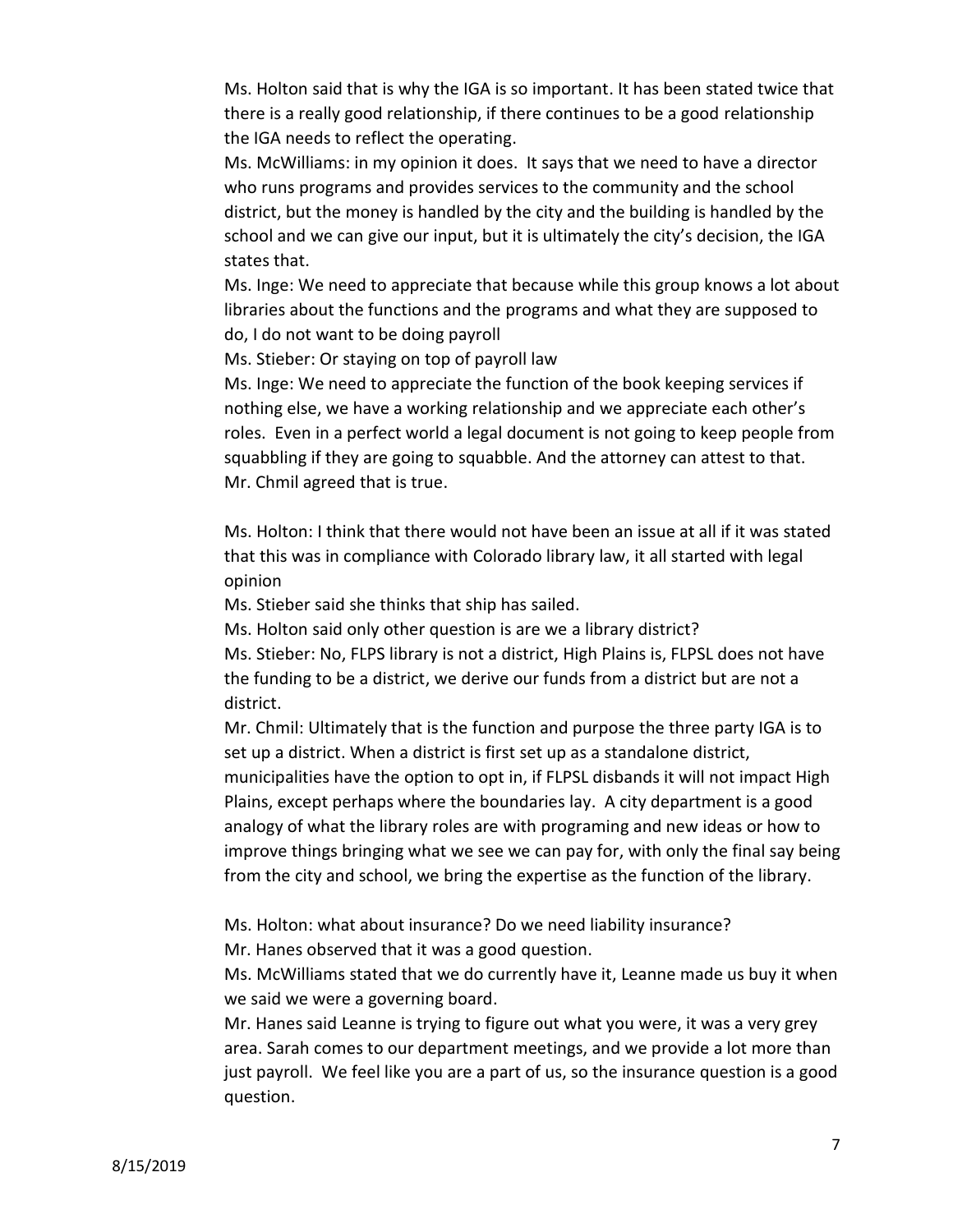Ms. McWilliams: Cirsa said no, when we said we were part of the school too, they said if the school is part of the mix Cirsa would not insure us, that we as part of the school need to get our own insurance.

Mr. Hanes said that sounded correct because the building is the schools. Ms. Stieber: At this point

Ms. McWilliams: They said we need to get your own, we were not housed in a city building have school district appointees, so they did not want to cover.

Ms. Holton do we need to get approval for expenditures and contracts from the school as well?

Mr. Hanes: No because the IGA assigns fiscal responsibility to the city.

Ms. Stieber added that if it gets dicey, we can certainly ask.

Ms. McWilliams said that the school board was asked about the new building, it was presented and discussed at a couple of different meetings.

Ms. Stieber stated that ultimately, we serve the same community.

Ms. McWilliams said in the IGA that we have to do that.

Ms. Holton said then we have to run everything past both entities.

Mr. Hanes said do not have to run everything.

Ms. McWilliams: Not everything, but the new building, purchases, land purchases, acquisitions have to go through both, definitely land purchases have to go through both.

Mr. Chmil clarified that it is for Capital Improvements and upgrades put forth the decision making and funding in the IGA.

Ms. McWilliams: We need to cross our T's and dot our I's. Are there any other comments or concerns? Gerri has concerns.

Ms. Holton said she hopes that the board can go to CALCON (Colorado Association of libraries Conference). There is a session on library governance in the conference. Would like to know where everything in on the IGA.

## **ii. IGAs – City & Re8 and 3 way with HPLD**

Ms. McWilliams number two IGA with the city and RE8, they are separate the other is the three way with HPLD. City and the school are satisfied with the current one, already talked about it and asked where the progress is on the three way.

Ms. Frank has a draft, (handed out) and will send ecopy out tomorrow. Ms. Inge In the past, there had been questions with past IGA with HPLD of who

was the signor?

Ms. Frank said they take two signatures.

Ms. McWilliams said this one only shows the Mayor, not Re8

Ms. Stieber said we are the exception throughout.

Mr. Hanes said they are going back to the suit, but with the IGA both entities need to sign.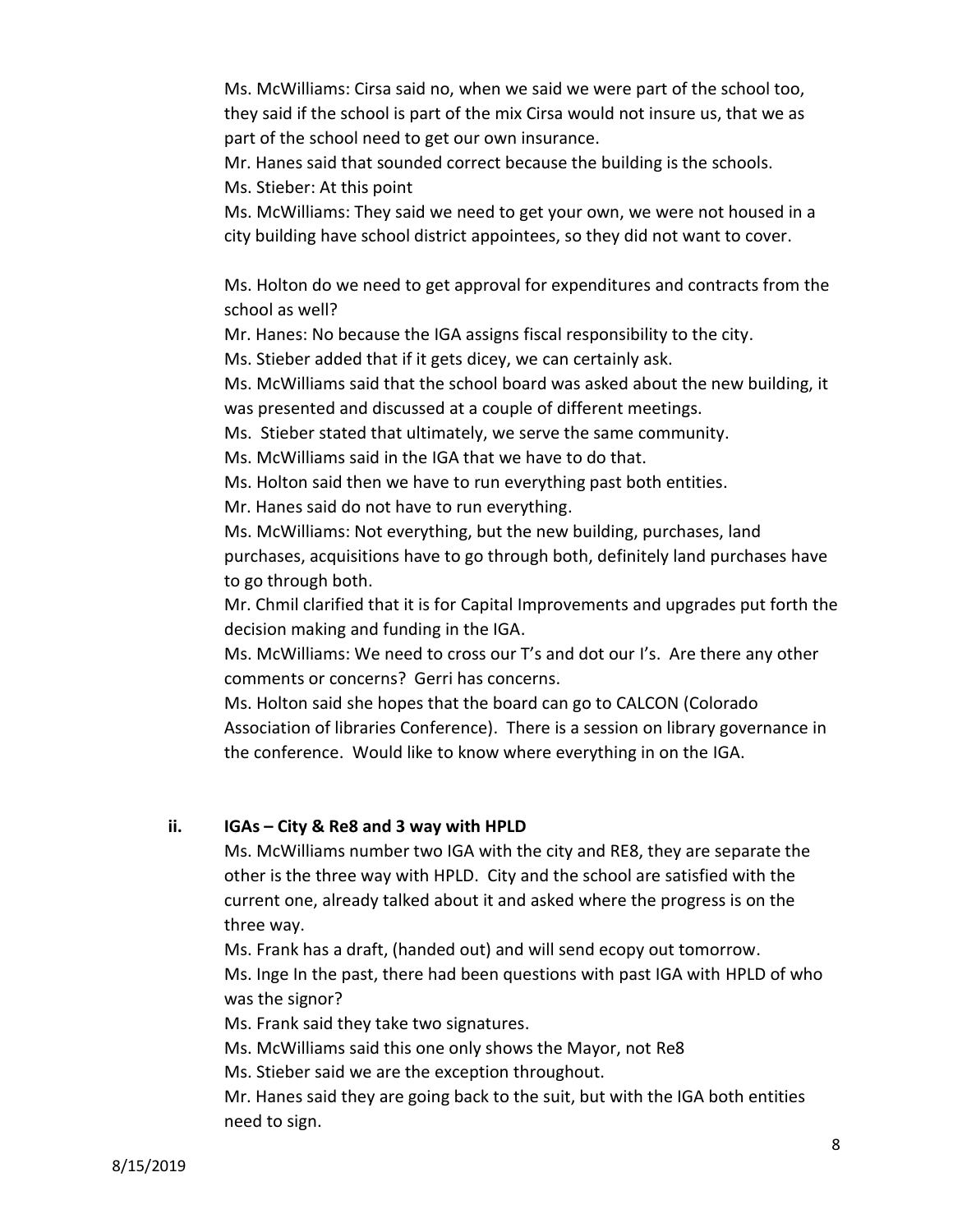Ms. Inge: HPLD preferred not to have two signers.

Ms. Stieber stated they prefer not to but that they will.

Ms. McWilliams asked about the president of the school board.

Mr. Hanes asked about the rest of the branches vs cities.

Ms. Frank said regarding the addendum update the member directors are meeting on the 3<sup>rd</sup> of September with Matt to go over services in the addendum. Ms. Inge asked about concerns.

Ms. Frank identified that there are still some concerns about services, because they have not addressed all the ones that have been worked on for the past year.

Ms. McWilliams asked Member library directors and Matt, Ms. Frank verified that it was.

Ms. Frank said that there is a meeting on the  $25<sup>th</sup>$  of September where they would like two board members to attend

Ms. McWilliams said because Ms. Holton is a HPLD member we should send 2 additional members if three attend it needs to be posted publicly.

Ms. Stieber asked about it being posted as a public meeting.

Ms. McWilliams said we have to post it here, normally HPLD meetings we do not usually post them here.

Mr. Chmil said to add the title and posted as agenda.

Ms. McWilliams we do normally do not post HPLD.

Ms. Inge asked what the date of the meeting was.

Ms. Frank identified September 25 from 5-7.

Ms. Ceretto asked where the meeting was.

Ms. Frank said it would be a DSS (District Support Services) in Greeley.

Ms. Ceretto said she would like to attend.

Ms. McWilliams said she would like to attend as well.

Ms. McWilliams said that on 9/25 from 5-7 Ms. Ceretto and Ms. McWilliams would attend the meeting.

Ms. Ceretto verified that it would work.

Ms. Inge verified that there will be one more meeting before this meeting to makes sure that everything is covered.

Ms. McWilliams asked if Mr. Chmil had anything else to add.

Mr. Chmil said he did not, Ms. Frank had sent a list as a city directive, with a good synopsis, it is a good comfortable, functional relationship.

Ms. McWilliams said that in her time on the board they have had three executive sessions addressing personnel, hiring Ms. Frank. She met with Andy (city attorney) he said they should not have had executive sessions.

Ms. Frank said Andy said Advisory Boards do not handle personnel issues. Ms. McWilliams said from now on, personnel issues go to HR and to Mr. Chris

Cross.

Ms. Frank corrected that they go to Mr. Chris Cross and then on the HR.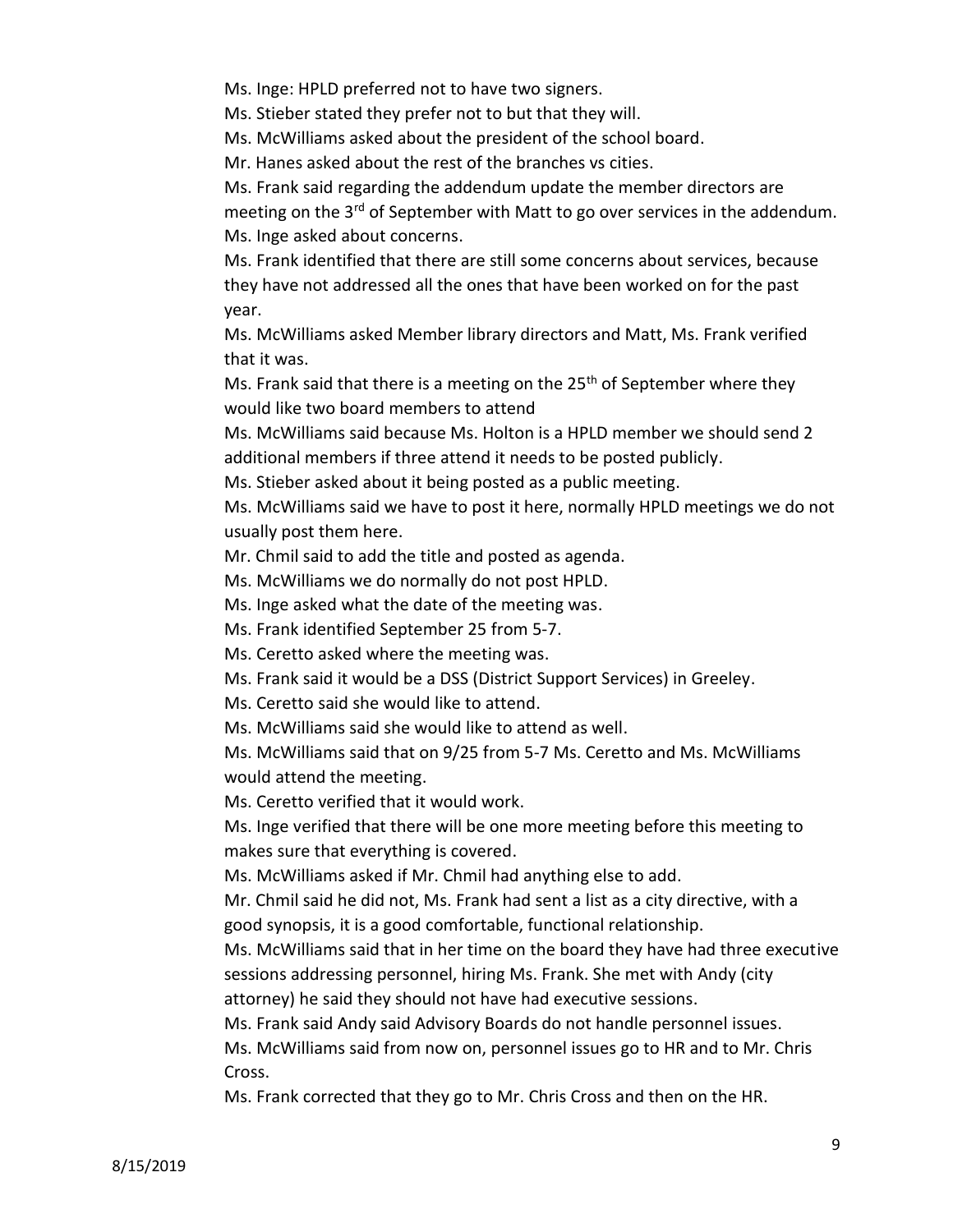Mr. Chmil said that this is one of those areas the board defines executive sessions intent of the executive session move forward personnel, personnel is just a pass through.

Ms. McWilliams said it is just a pass through.

Mr. Chmil said if he was going to provide legal advice, protect attorney client privilege and maintain continentality. Andy is not aware of too many situations where it would apply. If it does come up the board should reach out to Mr. Chmil, he would contact Andy and each situation would be judged case by case. Ms. Stieber asked about contract negotiation for hiring.

Ms. McWilliams said it is handled by Ms. Frank and the city.

Ms. McWilliams we only hired the director position, that came from the city and they asked the board to interview and make recommendations.

Ms. McWilliams asked if there was another question for Mr. Chmil - -there were not.

#### **VIII. New Business**

New business

Ms. McWilliams asked what is the acronym for the conference and when is it? Ms. Frank it is the Colorado Association of Libraries Conference (CALCON) September 19, 20, 21.

Ms. Holton said there is a trustee track with lots of information and library board training.

Ms. Inge: One of the days is a Friday, is there an ala cart option?

Ms. Frank: Yes, people can go for just one day

Ms. Flos asked if there is budget to send people.

Ms. Frank verified there are funds in the budget.

Ms. McWilliams pointed out that the  $19<sup>th</sup>$  is the day of the next board meeting. Ms. Frank said the sessions are normally done by 5:00 PM.

Ms. McWilliams said she will try to be there for the meeting. She will be flying back Thursday night from a business meeting. She asked Ms. Frank to send information, she also said they could carpool but no more than two members in the carpool otherwise it must be posted, should post anyway. Asked that it be posted.

### **IX. Development of next meeting agenda:**

Budget HPLD IGA - before going to meeting on Wednesday Building

Have or will have had a public design meeting workshop